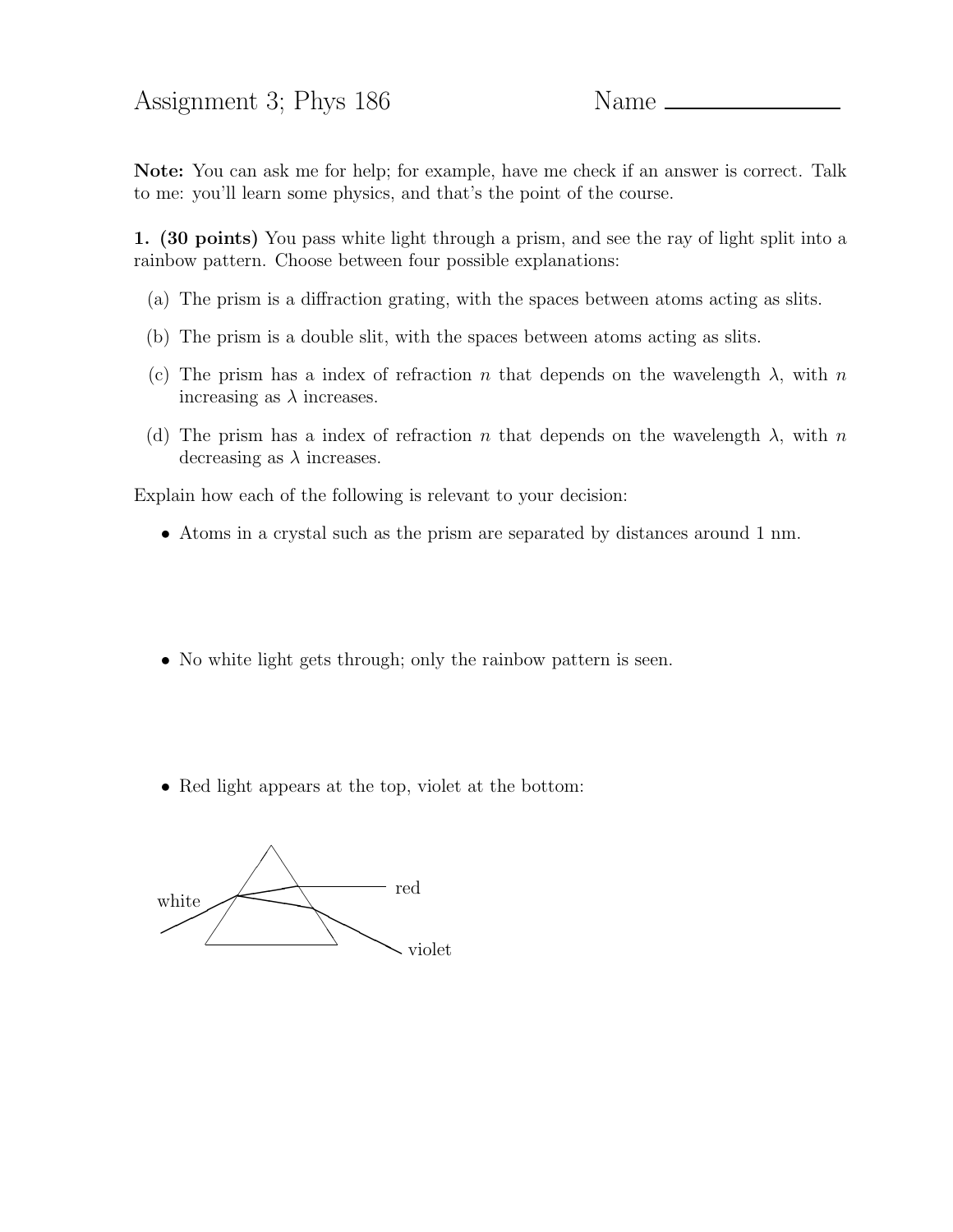2. (30 points) Use the rules concerning equipotential lines and electric field lines to figure out what happens when you double the plate area of a parallel plate capacitor. You have a capacitor with plate area A and plate separation d with charges  $\pm Q$  on its plates, with a voltage difference of 4.0 V between the plates. You also have a capacitor that is identical in every respect, except that the same charge is distributed throughout double the area, 2A. What will the voltage reading on the second capacitor be? Draw electric field lines and equipotential lines at 1 V intervals, and explain your reasoning.

Remember that the the magnitude of the uniform electric field produced by an infinite plane of charge is proportional to the charge density (charge per unit area).

| $+ + + +$ | $+$ $-$ | $+$ $+$ |  |
|-----------|---------|---------|--|
|           |         |         |  |